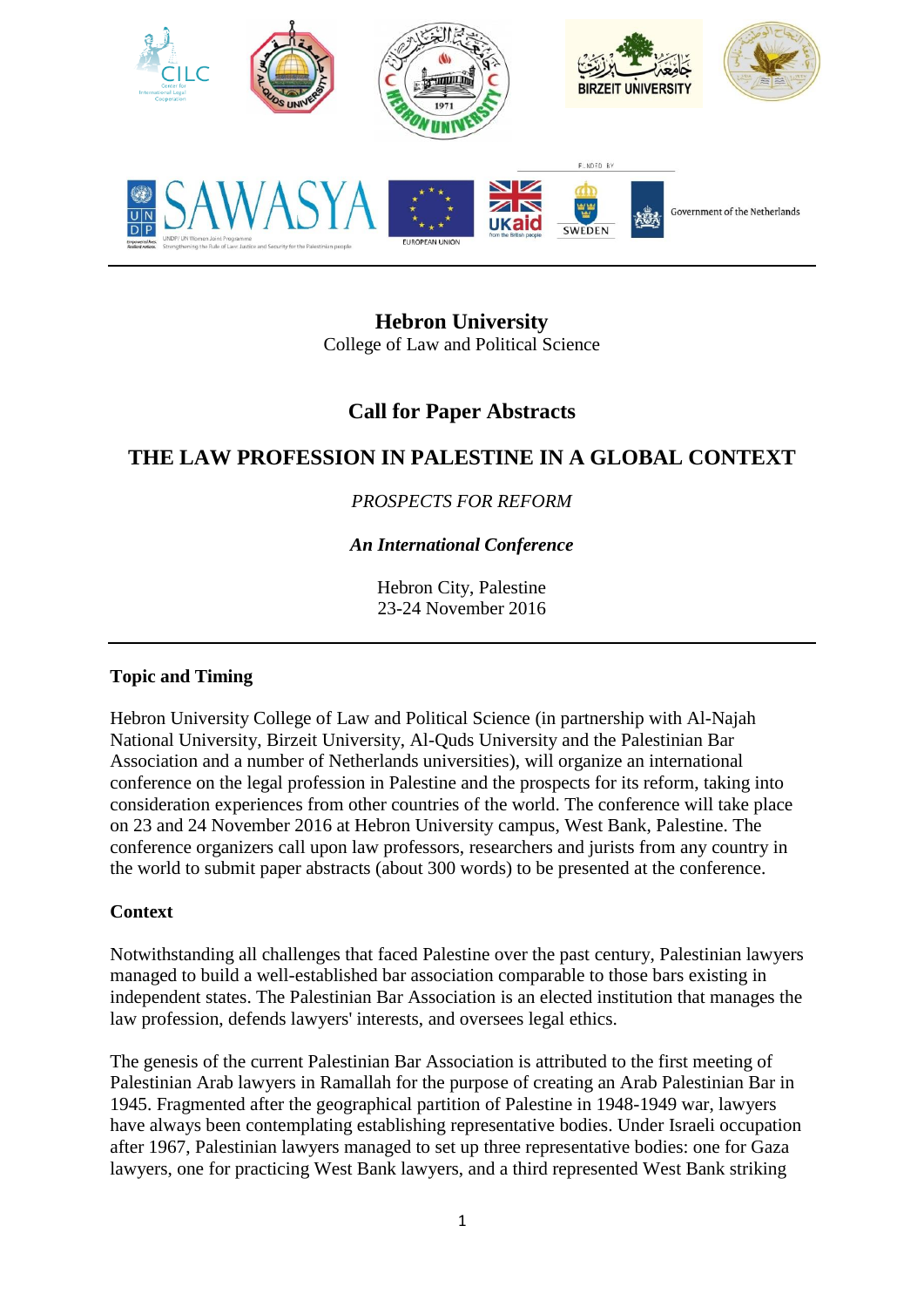lawyers affiliated with the Jordanian Bar Association. Palestinians had to wait for half a century to re-initiate the discussion on the formation of one Palestinian Bar in 1994. The dream started to be realized with the adoption of presidential decree that unified the three factions under a transitional bar council that lasted until 2003, when the first election of the Palestinian Bar was conducted. This Bar achieved significant results, including setting up the legal basis for law profession (the current 1999 Advocates Law), building relations with judicial institutions nationally and globally, adopting social security scheme for lawyers, and instituting traditions for legal ethics and professional responsibility.

Yet there are still challenges ahead that face the Palestinian Bar Association. The involvement of female lawyers in leadership positions is still in its infancy phase notwithstanding the increasing number of females in the profession. The apprenticeship system for young lawyers should be reformed with a view to provide meaningful training and to maintain quality control for those who enter the profession. Legal ethics should be regularized based on the existing traditions in Palestine, on one hand, and by drawing from experiences of other stable countries, on the other. Criteria for lawyers' fees need to be introduced based on a carefully designed analysis. The Bar Association should adopt and lead a comprehensive system for legal aid, probably in collaboration with university law clinics. Yet politicization of the law profession remains the main challenge with the division between the West Bank and Gaza by the Israeli military occupation as well as by the current Palestinian split.

A detailed paper on the law profession in Palestine is attached.

#### **Conference Themes**

Proposed papers can be written in English or Arabic on any of the following issues:

- Developments of the law profession in Palestine and challenges facing it.
- The law governing lawyers.
- Bar associations.
- Qualifications for the law profession.
- Quality control for those who enter the law profession and continuing legal education.
- The apprenticeship system.
- Rights and obligations of lawyers.
- Law profession and gender.
- Lawyers and legal aid.
- Legal ethics.
- Disciplinary measures against lawyers who violate professional responsibility.
- Bar examinations.
- Lawyer fees.
- Relations of the law profession with legal education: law schools, practical lawyering diplomas, lawyers institutes, legal clinics, law curricula, and teaching legal ethics.
- Relations of lawyers with the judiciary and prosecution.

#### **Speakers**

Speakers at the conference will come from Palestinian universities, particularly An-Najah, Birzeit, Al-Quds and Hebron; from the Palestinian Bar Association, judges, prosecutors,